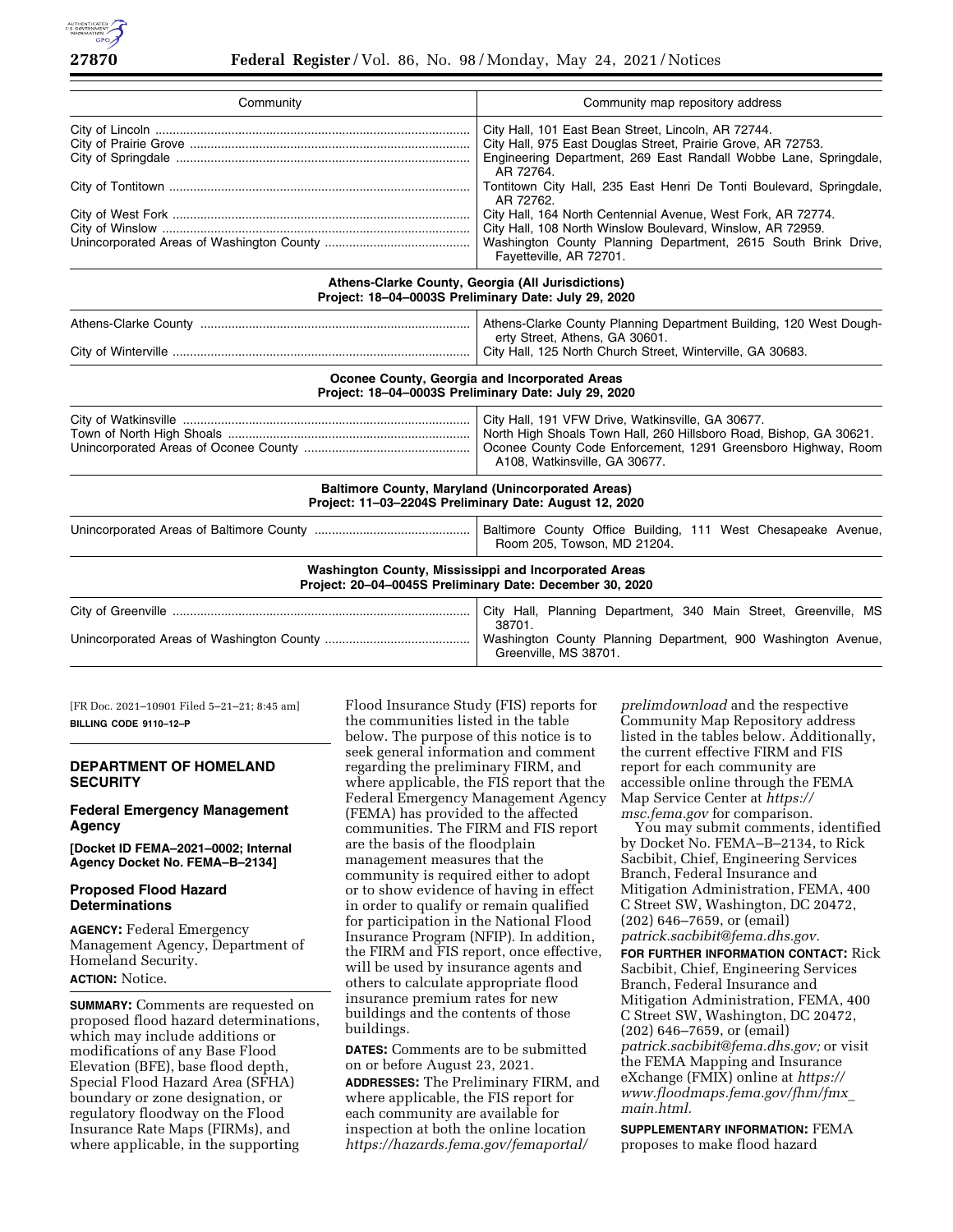determinations for each community listed below, in accordance with section 110 of the Flood Disaster Protection Act of 1973, 42 U.S.C. 4104, and 44 CFR 67.4(a).

These proposed flood hazard determinations, together with the floodplain management criteria required by 44 CFR 60.3, are the minimum that are required. They should not be construed to mean that the community must change any existing ordinances that are more stringent in their floodplain management requirements. The community may at any time enact stricter requirements of its own or pursuant to policies established by other Federal, State, or regional entities. These flood hazard determinations are used to meet the floodplain management requirements of the NFIP and are used to calculate the appropriate flood insurance premium rates for new buildings built after the FIRM and FIS report become effective.

The communities affected by the flood hazard determinations are provided in the tables below. Any

request for reconsideration of the revised flood hazard information shown on the Preliminary FIRM and FIS report that satisfies the data requirements outlined in 44 CFR 67.6(b) is considered an appeal. Comments unrelated to the flood hazard determinations also will be considered before the FIRM and FIS report become effective.

Use of a Scientific Resolution Panel (SRP) is available to communities in support of the appeal resolution process. SRPs are independent panels of experts in hydrology, hydraulics, and other pertinent sciences established to review conflicting scientific and technical data and provide recommendations for resolution. Use of the SRP only may be exercised after FEMA and local communities have been engaged in a collaborative consultation process for at least 60 days without a mutually acceptable resolution of an appeal. Additional information regarding the SRP process can be found online at *[https://www.floodsrp.org/pdfs/](https://www.floodsrp.org/pdfs/srp_overview.pdf) srp*\_*[overview.pdf.](https://www.floodsrp.org/pdfs/srp_overview.pdf)* 

The watersheds and/or communities affected are listed in the tables below. The Preliminary FIRM, and where applicable, FIS report for each community are available for inspection at both the online location *[https://](https://hazards.fema.gov/femaportal/prelimdownload) [hazards.fema.gov/femaportal/prelim](https://hazards.fema.gov/femaportal/prelimdownload) [download](https://hazards.fema.gov/femaportal/prelimdownload)* and the respective Community Map Repository address listed in the tables. For communities with multiple ongoing Preliminary studies, the studies can be identified by the unique project number and Preliminary FIRM date listed in the tables. Additionally, the current effective FIRM and FIS report for each community are accessible online through the FEMA Map Service Center at *<https://msc.fema.gov>*for comparison.

(Catalog of Federal Domestic Assistance No. 97.022, ''Flood Insurance.'')

### **Michael M. Grimm,**

*Assistant Administrator for Risk Management, Department of Homeland Security, Federal Emergency Management Agency.* 

| Community map repository address                                                                                                                                                       |
|----------------------------------------------------------------------------------------------------------------------------------------------------------------------------------------|
| Daviess County, Kentucky and Incorporated Areas<br>Project: 16-04-8580S Preliminary Date: November 12, 2020                                                                            |
| Owensboro Metropolitan Planning Commission, 200 East 3rd Street,<br>Owensboro, KY 42302.                                                                                               |
| Owensboro Metropolitan Planning Commission, 200 East 3rd Street,<br>Owensboro, KY 42302.                                                                                               |
| McLean County, Kentucky and Incorporated Areas<br>Project: 16-04-8580S Preliminary Date: November 12, 2020                                                                             |
| McLean County Courthouse, 210 Main Street, Calhoun, KY 42327.<br>City Hall, 105 West 3rd Street, Livermore, KY 42352.<br>McLean County Courthouse, 210 Main Street, Calhoun, KY 42327. |
| Ohio County, Kentucky and Incorporated Areas<br>Project: 16-04-8580S Preliminary Date: November 12, 2020                                                                               |
| Ohio County Community Center, 130 East Washington Street, Hartford,<br>KY 42347.                                                                                                       |
| Webster County, Kentucky and Incorporated Areas<br>Project: 16-04-8580S Preliminary Date: November 12, 2020                                                                            |
| Municipal Building, 36 Veterans Way, Sebree, KY 42455.<br>Webster County Courthouse, 25 U.S. Highway 41–A South, Dixon, KY<br>42409.                                                   |
| City of Alexandria, Virginia (Independent City)<br>Project: 14-03-3327S Preliminary Date: September 30, 2020                                                                           |
| City Hall, 301 King Street, Room 4130, Alexandria, VA 22314.                                                                                                                           |
| Arlington County, Virginia (All Jurisdictions)<br>Project: 14-03-3327S Preliminary Date: September 18, 2020                                                                            |
| Arlington County Department of Environmental Services,<br>2100<br>Clarendon Boulevard, Suite 705, Arlington, VA 22201.                                                                 |
|                                                                                                                                                                                        |